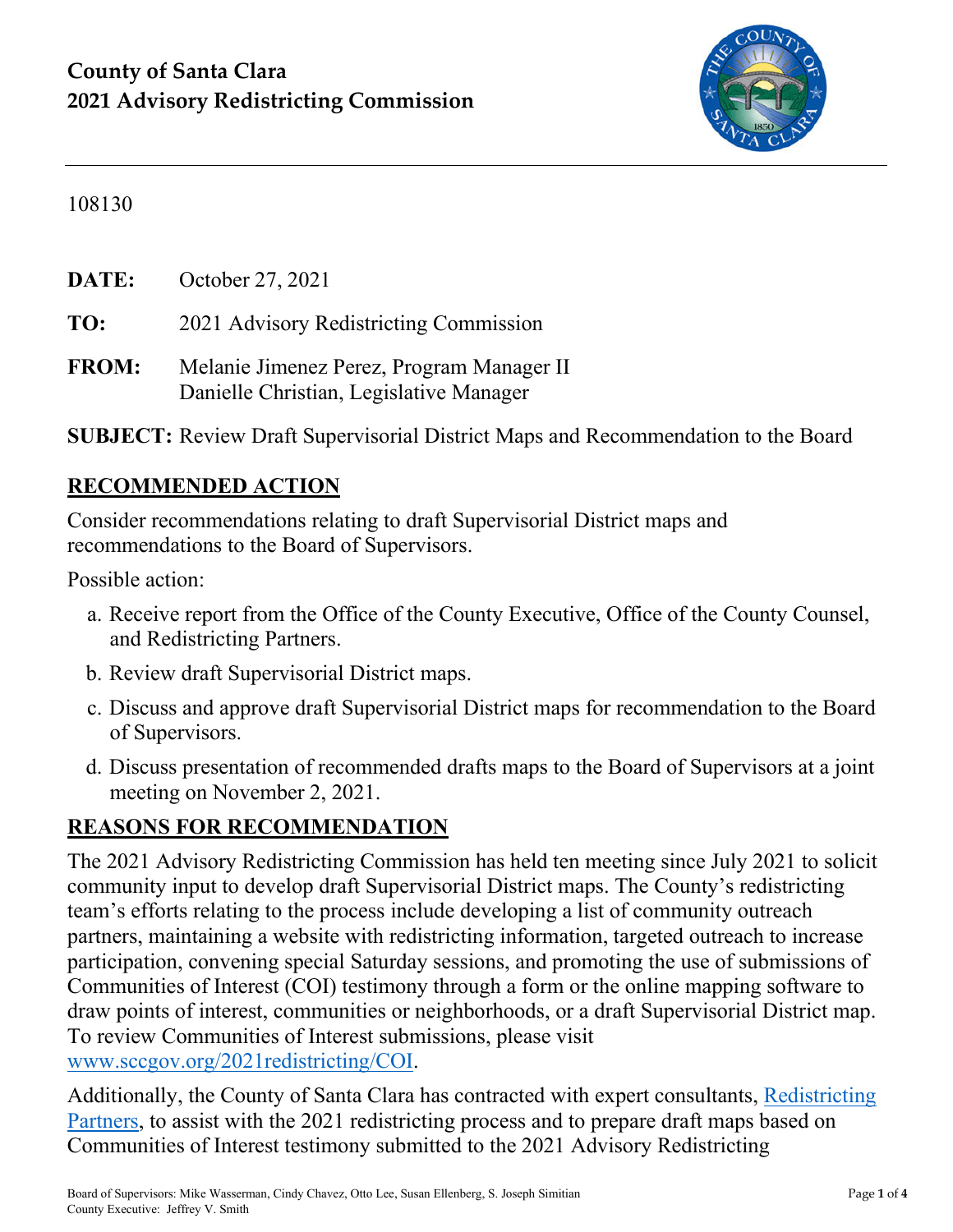#### Commission (Commission). **Maps must be submitted by October 25, 2021 to be considered by the 2021 Advisory Redistricting Commission at its final meeting on October 27, 2021.**

#### *Review of Draft Supervisorial District Maps*

At the October 27, 2021 meeting of the 2021 Advisory Redistricting Commission, the Commission will review maps that have been submitted by the community and developed by Redistricting Partners. The review process has been iterative since the first mapping session on October 13, 2021. Based on Commission direction during the October 20, 2021, and October 23, 2021, Advisory Redistricting Commission meetings, the redistricting team will attach maps still being considered, or that have been submitted by Monday, October 25, 2021 to this report by Tuesday, October 26, 2021.

#### *Select Draft Supervisorial District Maps to recommend to the Board of Supervisors*

At the October 27, 2021 meeting of the 2021 Advisory Redistricting Commission, the Commission will need to vote on which maps they would like to recommend to the Board of Supervisors. There is not a limit as to the number of maps that the Commission may recommend, and in the event the Commission does not have a recommendation, it can provide the Board of Supervisors with a list of recommendations that should be integrated into the final Supervisorial District map. All COI submissions will be attached to the final recommendation to ensure public awareness of all public testimony received by the Commission.

#### *Review Presentation of recommendation to the Board of Supervisors*

On November 2, 2021 there will be a special joint meeting of the Board of Supervisors and the 2021 Advisory Redistricting Commission during which the Commission's recommendation will be presented. This item will not be heard before 6:00 pm. The recommendation from the Commission will be published to the Board of Supervisors agenda on October 29, 2021. Given the tight timeline, the redistricting team recommends the Commission discuss at its October 27, 2021 meeting who will be presenting and what topics they will cover at the special joint meeting. For each map that will be recommended to the Board of Supervisors, discussion of the following aspects of each recommended map by the Commissioners will assist with the development of the report to the Board of Supervisors:

- Which of the criteria are incorporated into the recommended draft map?
	- o Substantially equal population of total residents for each district
	- o Prioritized criteria (in order of priority)
		- Contiguity
		- Communities of Interest and neighborhoods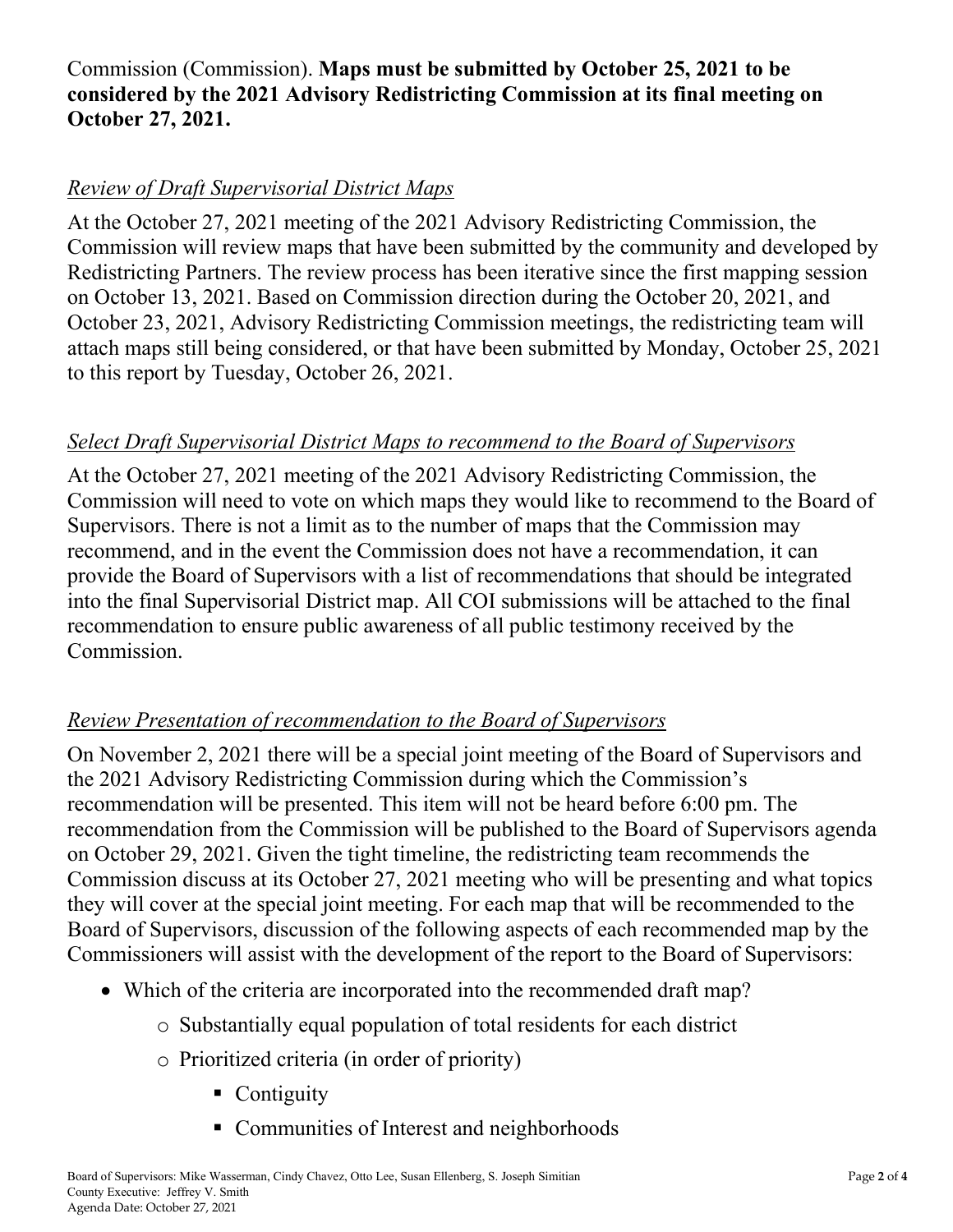- Cities and Census designated places
- Easily Understandable
- Compactness
- What are the benefits of adopting the recommended draft map?
- Which communities of interest testimony were incorporated?
- What are the recommended boundaries between Supervisorial Districts?

Any maps that have been created by Redistricting Partners meet the criteria outlined above.

All maps are prohibited from favoring or disfavoring a political party and factoring incumbency and political candidates into the redistricting process. According to the Elections Code ((Elec Code section 21500[c][2]):

"(2) To the extent practicable, the geographic integrity of any local neighborhood or local community of interest shall be respected in a manner that minimizes its division. A "community of interest" is a population that shares common social or economic interests that should be included within a single supervisorial district for purposes of its effective and fair representation. Communities of interest do not include relationships with political parties, incumbents, or political candidates."

### *Next Steps*

Following the decennial census, the County is required to establish supervisorial district boundaries consistent with federal and state law (Cal. Elec. Code § 21500[a]). The Board of Supervisors must hold two public hearings before adoption of the final Supervisorial District Map and adopt the new boundaries by December 15, 2021. The remaining scheduled Board meetings where maps may be discussed prior to the deadline are:

- November 16, 2021
- December 7, 2021
- December 14, 2021

The new Supervisorial District map will be incorporated into the Registrar of Voters' process for the June 2022 primary election. In the event a supervisor in office is drawn into a different Supervisorial District, they will remain eligible to complete their term in office. If they were to run for re-election, they would need to run for the district in which they reside to be eligible for office.

# **CHILD IMPACT**

The recommended action will have no/neutral impact on children and youth.

## **SENIOR IMPACT**

The recommended action will have no/neutral impact on seniors.